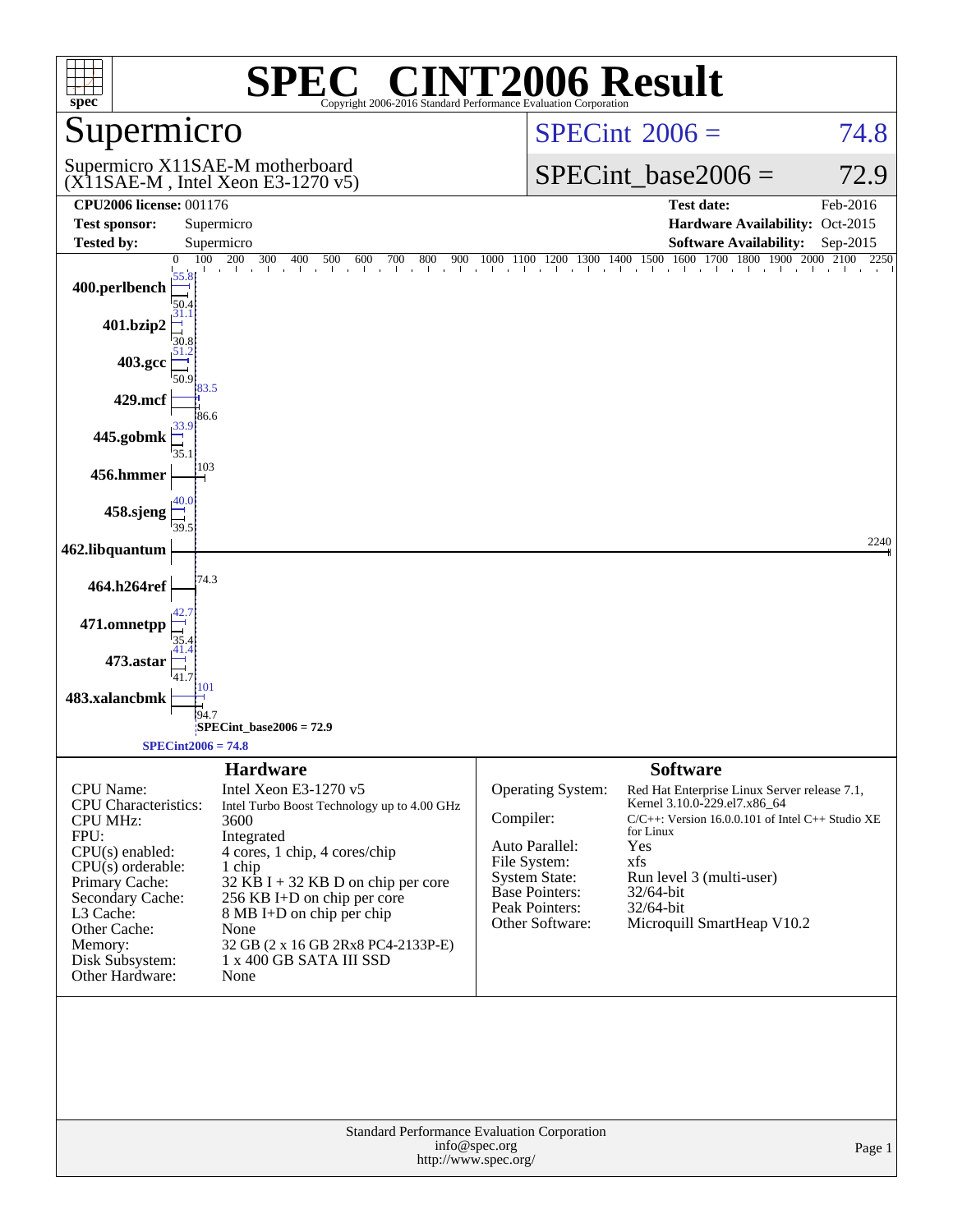

### Supermicro

## $SPECint2006 = 74.8$  $SPECint2006 = 74.8$

(X11SAE-M , Intel Xeon E3-1270 v5) Supermicro X11SAE-M motherboard

SPECint base2006 =  $72.9$ 

**[CPU2006 license:](http://www.spec.org/auto/cpu2006/Docs/result-fields.html#CPU2006license)** 001176 **[Test date:](http://www.spec.org/auto/cpu2006/Docs/result-fields.html#Testdate)** Feb-2016 **[Test sponsor:](http://www.spec.org/auto/cpu2006/Docs/result-fields.html#Testsponsor)** Supermicro Supermicro **[Hardware Availability:](http://www.spec.org/auto/cpu2006/Docs/result-fields.html#HardwareAvailability)** Oct-2015 **[Tested by:](http://www.spec.org/auto/cpu2006/Docs/result-fields.html#Testedby)** Supermicro **Supermicro [Software Availability:](http://www.spec.org/auto/cpu2006/Docs/result-fields.html#SoftwareAvailability)** Sep-2015

### **[Results Table](http://www.spec.org/auto/cpu2006/Docs/result-fields.html#ResultsTable)**

|                                                                                                          | <b>Base</b>    |              |                |       |                | <b>Peak</b> |                |              |                |              |                |              |
|----------------------------------------------------------------------------------------------------------|----------------|--------------|----------------|-------|----------------|-------------|----------------|--------------|----------------|--------------|----------------|--------------|
| <b>Benchmark</b>                                                                                         | <b>Seconds</b> | <b>Ratio</b> | <b>Seconds</b> | Ratio | <b>Seconds</b> | Ratio       | <b>Seconds</b> | <b>Ratio</b> | <b>Seconds</b> | <b>Ratio</b> | <b>Seconds</b> | <b>Ratio</b> |
| 400.perlbench                                                                                            | 193            | 50.6         | 195            | 50.1  | 194            | 50.4        | 175            | 55.8         | 175            | 55.7         | 175            | 55.8         |
| 401.bzip2                                                                                                | 315            | 30.7         | 314            | 30.8  | 313            | 30.8        | 310            | 31.1         | 310            | 31.1         | 310            | 31.2         |
| $403.\text{gcc}$                                                                                         | 158            | 50.9         | 158            | 50.9  | 158            | 50.9        | 158            | 51.0         | 157            | 51.3         | 157            | 51.2         |
| $429$ .mcf                                                                                               | 105            | 86.6         | 105            | 86.8  | 106            | 85.9        | 110            | 83.3         | 109            | 83.5         | 107            | 85.4         |
| $445$ .gobmk                                                                                             | 298            | 35.2         | 298            | 35.1  | 299            | 35.1        | 310            | 33.9         | 310            | 33.9         | 310            | 33.8         |
| $456.$ hmmer                                                                                             | 90.6           | 103          | 90.6           | 103   | 90.5           | 103         | 90.6           | 103          | 90.6           | 103          | 90.5           | 103          |
| $458$ .sjeng                                                                                             | 306            | 39.5         | 306            | 39.5  | 306            | 39.5        | 303            | 40.0         | 302            | 40.1         | 302            | 40.0         |
| 462.libquantum                                                                                           | 9.27           | 2240         | 9.27           | 2240  | 9.24           | 2240        | 9.27           | 2240         | 9.27           | 2240         | 9.24           | 2240         |
| 464.h264ref                                                                                              | 298            | 74.3         | 297            | 74.6  | 298            | 74.3        | 298            | 74.3         | 297            | 74.6         | 298            | 74.3         |
| 471.omnetpp                                                                                              | 177            | 35.4         | 177            | 35.3  | 176            | 35.5        | 146            | 42.7         | 146            | 42.7         | 146            | 42.8         |
| $473.$ astar                                                                                             | 168            | 41.7         | 168            | 41.7  | 169            | 41.6        | 169            | 41.5         | 170            | 41.3         | 170            | 41.4         |
| 483.xalancbmk                                                                                            | 72.8           | 94.7         | 72.8           | 94.7  | 72.8           | 94.8        | 68.6           | 101          | 68.3           | 101          | 68.7           | 100          |
| Results appear in the order in which they were run. Bold underlined text indicates a median measurement. |                |              |                |       |                |             |                |              |                |              |                |              |

### **[Submit Notes](http://www.spec.org/auto/cpu2006/Docs/result-fields.html#SubmitNotes)**

The config file option 'submit' was used.

### **[Operating System Notes](http://www.spec.org/auto/cpu2006/Docs/result-fields.html#OperatingSystemNotes)**

Stack size set to unlimited using "ulimit -s unlimited"

### **[Platform Notes](http://www.spec.org/auto/cpu2006/Docs/result-fields.html#PlatformNotes)**

Standard Performance Evaluation Corporation As tested, the system used a Supermicro CSE-731i-300B chassis. The chassis is configured with 2 PWS-305-PQ redundant power supply, 1 SNK-P0046A4 heatsink, as well as 1 FAN-0108L4 rear cooling fan. BIOS Settings: Hyper-threading = Disabled Sysinfo program /usr/cpu2006/config/sysinfo.rev6914 \$Rev: 6914 \$ \$Date:: 2014-06-25 #\$ e3fbb8667b5a285932ceab81e28219e1 running on X10SRA-01 Mon Feb 1 18:43:54 2016 This section contains SUT (System Under Test) info as seen by some common utilities. To remove or add to this section, see: <http://www.spec.org/cpu2006/Docs/config.html#sysinfo> From /proc/cpuinfo model name : Intel(R) Xeon(R) CPU E3-1270 v5 @ 3.60GHz 1 "physical id"s (chips) 4 "processors" cores, siblings (Caution: counting these is hw and system dependent. The following excerpts from /proc/cpuinfo might not be reliable. Use with Continued on next page

[info@spec.org](mailto:info@spec.org) <http://www.spec.org/>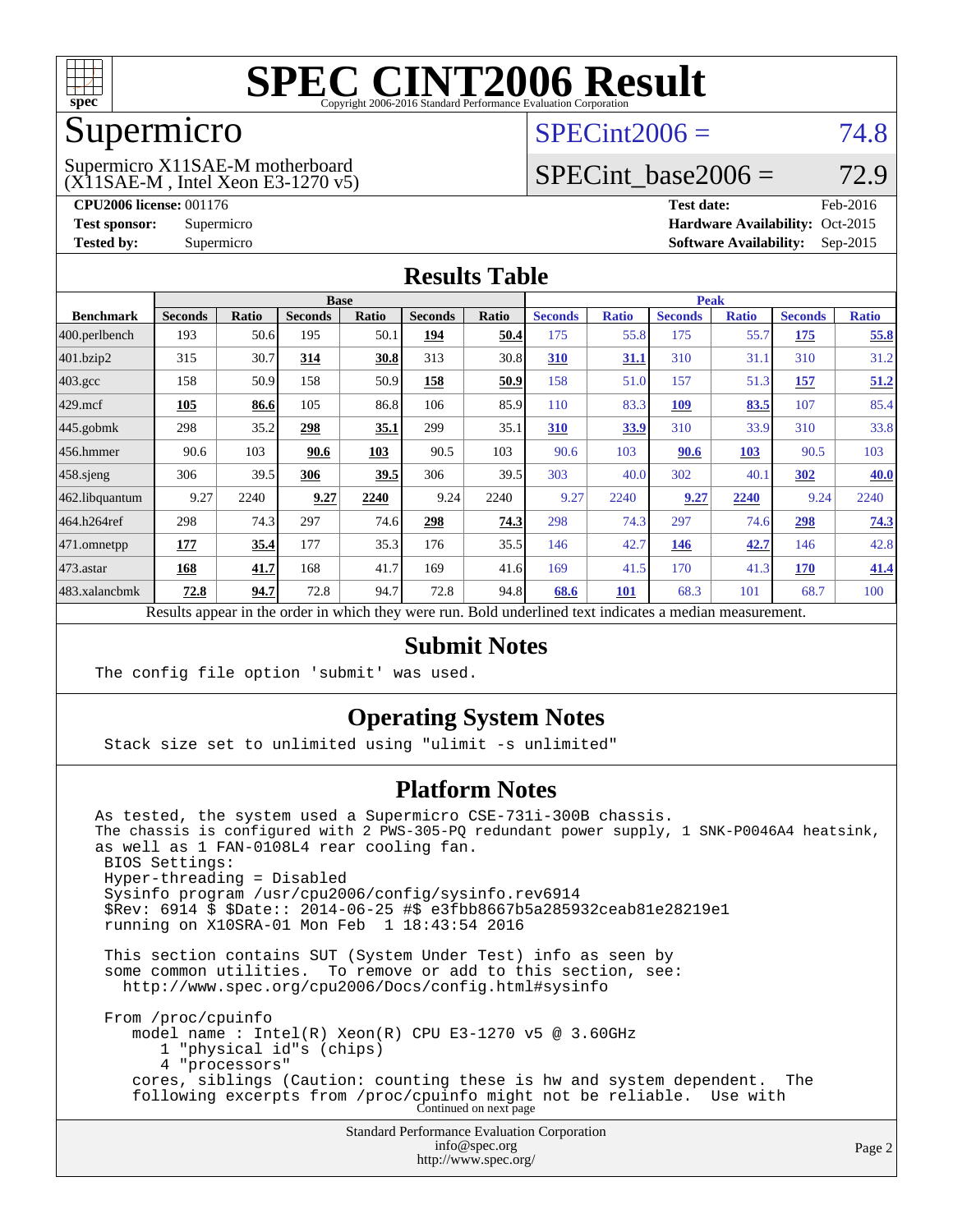

### Supermicro

 $SPECint2006 = 74.8$  $SPECint2006 = 74.8$ 

(X11SAE-M , Intel Xeon E3-1270 v5) Supermicro X11SAE-M motherboard

SPECint base2006 =  $72.9$ 

**[CPU2006 license:](http://www.spec.org/auto/cpu2006/Docs/result-fields.html#CPU2006license)** 001176 **[Test date:](http://www.spec.org/auto/cpu2006/Docs/result-fields.html#Testdate)** Feb-2016 **[Test sponsor:](http://www.spec.org/auto/cpu2006/Docs/result-fields.html#Testsponsor)** Supermicro Supermicro **[Hardware Availability:](http://www.spec.org/auto/cpu2006/Docs/result-fields.html#HardwareAvailability)** Oct-2015 **[Tested by:](http://www.spec.org/auto/cpu2006/Docs/result-fields.html#Testedby)** Supermicro **Supermicro [Software Availability:](http://www.spec.org/auto/cpu2006/Docs/result-fields.html#SoftwareAvailability)** Sep-2015

### **[Platform Notes \(Continued\)](http://www.spec.org/auto/cpu2006/Docs/result-fields.html#PlatformNotes)**

 caution.) cpu cores : 4 siblings : 4 physical 0: cores 0 1 2 3 cache size : 8192 KB From /proc/meminfo MemTotal: 32760744 kB HugePages\_Total: 0<br>Hugepagesize: 2048 kB Hugepagesize: From /etc/\*release\* /etc/\*version\* os-release: NAME="Red Hat Enterprise Linux Server" VERSION="7.1 (Maipo)" ID="rhel" ID\_LIKE="fedora" VERSION\_ID="7.1" PRETTY\_NAME="Red Hat Enterprise Linux Server 7.1 (Maipo)" ANSI\_COLOR="0;31" CPE\_NAME="cpe:/o:redhat:enterprise\_linux:7.1:GA:server" redhat-release: Red Hat Enterprise Linux Server release 7.1 (Maipo) system-release: Red Hat Enterprise Linux Server release 7.1 (Maipo) system-release-cpe: cpe:/o:redhat:enterprise\_linux:7.1:ga:server uname -a: Linux X10SRA-01 3.10.0-229.el7.x86\_64 #1 SMP Thu Jan 29 18:37:38 EST 2015 x86\_64 x86\_64 x86\_64 GNU/Linux run-level 3 Feb 1 18:41 SPEC is set to: /usr/cpu2006 Filesystem Type Size Used Avail Use% Mounted on /dev/sda2 xfs 183G 5.3G 178G 3% / Additional information from dmidecode: Warning: Use caution when you interpret this section. The 'dmidecode' program reads system data which is "intended to allow hardware to be accurately determined", but the intent may not be met, as there are frequent changes to hardware, firmware, and the "DMTF SMBIOS" standard. BIOS American Megatrends Inc. 1.0a 12/21/2015 Memory: 2x Not Specified Not Specified 2x Samsung M391A2K43BB1-CPB 16 GB 2 rank 2133 MHz (End of data from sysinfo program)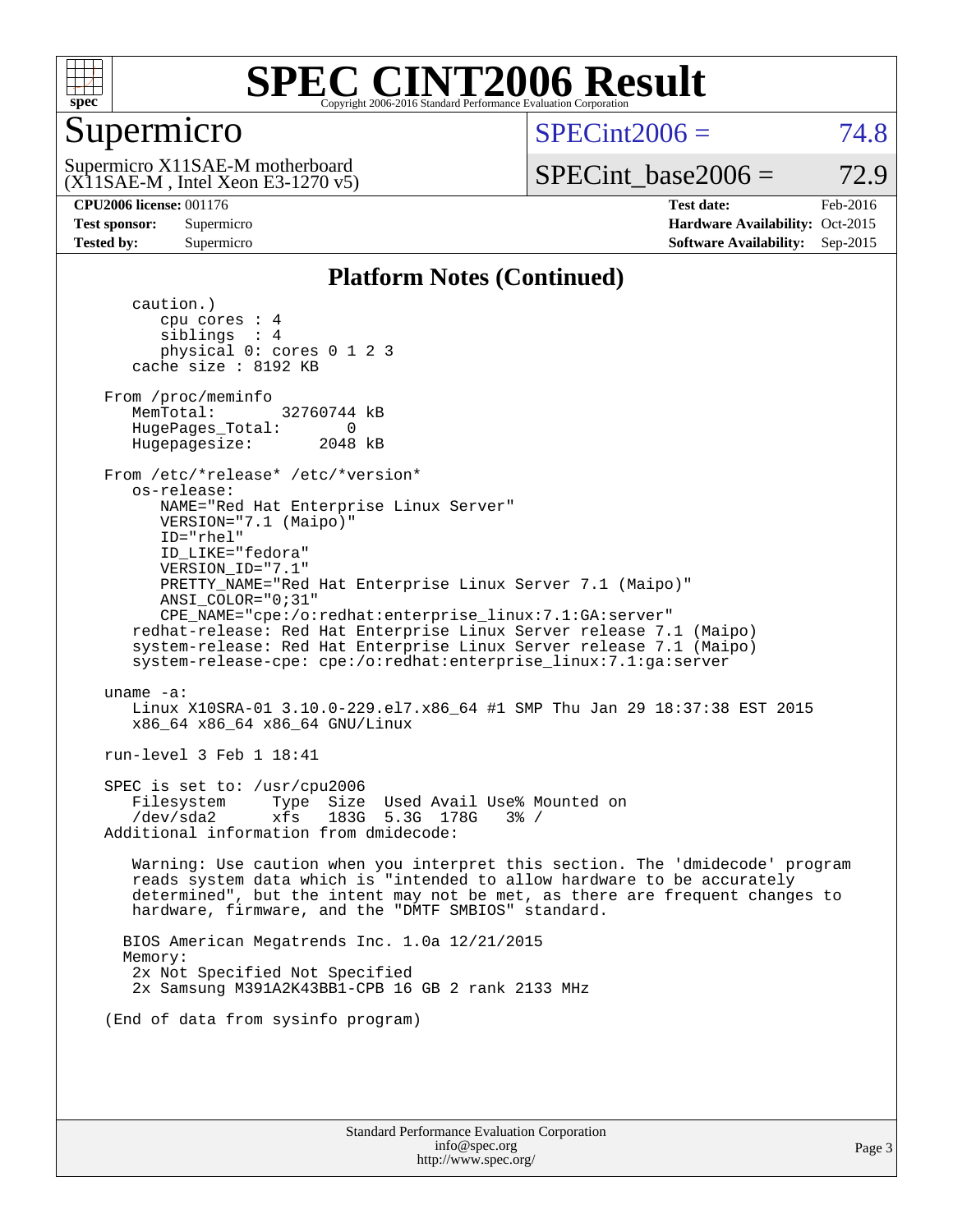

### Supermicro

 $SPECint2006 = 74.8$  $SPECint2006 = 74.8$ 

(X11SAE-M , Intel Xeon E3-1270 v5) Supermicro X11SAE-M motherboard

SPECint base2006 =  $72.9$ 

**[Tested by:](http://www.spec.org/auto/cpu2006/Docs/result-fields.html#Testedby)** Supermicro **Supermicro [Software Availability:](http://www.spec.org/auto/cpu2006/Docs/result-fields.html#SoftwareAvailability)** Sep-2015

**[CPU2006 license:](http://www.spec.org/auto/cpu2006/Docs/result-fields.html#CPU2006license)** 001176 **[Test date:](http://www.spec.org/auto/cpu2006/Docs/result-fields.html#Testdate)** Feb-2016 **[Test sponsor:](http://www.spec.org/auto/cpu2006/Docs/result-fields.html#Testsponsor)** Supermicro Supermicro **[Hardware Availability:](http://www.spec.org/auto/cpu2006/Docs/result-fields.html#HardwareAvailability)** Oct-2015

### **[General Notes](http://www.spec.org/auto/cpu2006/Docs/result-fields.html#GeneralNotes)**

Environment variables set by runspec before the start of the run:  $KMP$  AFFINITY = "granularity=fine, scatter" LD\_LIBRARY\_PATH = "/usr/cpu2006/libs/32:/usr/cpu2006/libs/64:/usr/cpu2006/sh" OMP\_NUM\_THREADS = "4"

 Binaries compiled on a system with 1x Intel Core i5-4670K CPU + 32GB memory using RedHat EL 7.1 Transparent Huge Pages enabled with: echo always > /sys/kernel/mm/transparent\_hugepage/enabled

**[Base Compiler Invocation](http://www.spec.org/auto/cpu2006/Docs/result-fields.html#BaseCompilerInvocation)**

 $\frac{C \text{ benchmarks:}}{C \text{ C}}$ -m64

[C++ benchmarks:](http://www.spec.org/auto/cpu2006/Docs/result-fields.html#CXXbenchmarks) [icpc -m64](http://www.spec.org/cpu2006/results/res2016q1/cpu2006-20160206-38983.flags.html#user_CXXbase_intel_icpc_64bit_fc66a5337ce925472a5c54ad6a0de310)

### **[Base Portability Flags](http://www.spec.org/auto/cpu2006/Docs/result-fields.html#BasePortabilityFlags)**

 400.perlbench: [-DSPEC\\_CPU\\_LP64](http://www.spec.org/cpu2006/results/res2016q1/cpu2006-20160206-38983.flags.html#b400.perlbench_basePORTABILITY_DSPEC_CPU_LP64) [-DSPEC\\_CPU\\_LINUX\\_X64](http://www.spec.org/cpu2006/results/res2016q1/cpu2006-20160206-38983.flags.html#b400.perlbench_baseCPORTABILITY_DSPEC_CPU_LINUX_X64) 401.bzip2: [-DSPEC\\_CPU\\_LP64](http://www.spec.org/cpu2006/results/res2016q1/cpu2006-20160206-38983.flags.html#suite_basePORTABILITY401_bzip2_DSPEC_CPU_LP64) 403.gcc: [-DSPEC\\_CPU\\_LP64](http://www.spec.org/cpu2006/results/res2016q1/cpu2006-20160206-38983.flags.html#suite_basePORTABILITY403_gcc_DSPEC_CPU_LP64) 429.mcf: [-DSPEC\\_CPU\\_LP64](http://www.spec.org/cpu2006/results/res2016q1/cpu2006-20160206-38983.flags.html#suite_basePORTABILITY429_mcf_DSPEC_CPU_LP64) 445.gobmk: [-DSPEC\\_CPU\\_LP64](http://www.spec.org/cpu2006/results/res2016q1/cpu2006-20160206-38983.flags.html#suite_basePORTABILITY445_gobmk_DSPEC_CPU_LP64) 456.hmmer: [-DSPEC\\_CPU\\_LP64](http://www.spec.org/cpu2006/results/res2016q1/cpu2006-20160206-38983.flags.html#suite_basePORTABILITY456_hmmer_DSPEC_CPU_LP64) 458.sjeng: [-DSPEC\\_CPU\\_LP64](http://www.spec.org/cpu2006/results/res2016q1/cpu2006-20160206-38983.flags.html#suite_basePORTABILITY458_sjeng_DSPEC_CPU_LP64) 462.libquantum: [-DSPEC\\_CPU\\_LP64](http://www.spec.org/cpu2006/results/res2016q1/cpu2006-20160206-38983.flags.html#suite_basePORTABILITY462_libquantum_DSPEC_CPU_LP64) [-DSPEC\\_CPU\\_LINUX](http://www.spec.org/cpu2006/results/res2016q1/cpu2006-20160206-38983.flags.html#b462.libquantum_baseCPORTABILITY_DSPEC_CPU_LINUX) 464.h264ref: [-DSPEC\\_CPU\\_LP64](http://www.spec.org/cpu2006/results/res2016q1/cpu2006-20160206-38983.flags.html#suite_basePORTABILITY464_h264ref_DSPEC_CPU_LP64) 471.omnetpp: [-DSPEC\\_CPU\\_LP64](http://www.spec.org/cpu2006/results/res2016q1/cpu2006-20160206-38983.flags.html#suite_basePORTABILITY471_omnetpp_DSPEC_CPU_LP64) 473.astar: [-DSPEC\\_CPU\\_LP64](http://www.spec.org/cpu2006/results/res2016q1/cpu2006-20160206-38983.flags.html#suite_basePORTABILITY473_astar_DSPEC_CPU_LP64) 483.xalancbmk: [-DSPEC\\_CPU\\_LP64](http://www.spec.org/cpu2006/results/res2016q1/cpu2006-20160206-38983.flags.html#suite_basePORTABILITY483_xalancbmk_DSPEC_CPU_LP64) [-DSPEC\\_CPU\\_LINUX](http://www.spec.org/cpu2006/results/res2016q1/cpu2006-20160206-38983.flags.html#b483.xalancbmk_baseCXXPORTABILITY_DSPEC_CPU_LINUX)

### **[Base Optimization Flags](http://www.spec.org/auto/cpu2006/Docs/result-fields.html#BaseOptimizationFlags)**

### [C benchmarks](http://www.spec.org/auto/cpu2006/Docs/result-fields.html#Cbenchmarks):

[-xCORE-AVX2](http://www.spec.org/cpu2006/results/res2016q1/cpu2006-20160206-38983.flags.html#user_CCbase_f-xAVX2_5f5fc0cbe2c9f62c816d3e45806c70d7) [-ipo](http://www.spec.org/cpu2006/results/res2016q1/cpu2006-20160206-38983.flags.html#user_CCbase_f-ipo) [-O3](http://www.spec.org/cpu2006/results/res2016q1/cpu2006-20160206-38983.flags.html#user_CCbase_f-O3) [-no-prec-div](http://www.spec.org/cpu2006/results/res2016q1/cpu2006-20160206-38983.flags.html#user_CCbase_f-no-prec-div) [-parallel](http://www.spec.org/cpu2006/results/res2016q1/cpu2006-20160206-38983.flags.html#user_CCbase_f-parallel) [-opt-prefetch](http://www.spec.org/cpu2006/results/res2016q1/cpu2006-20160206-38983.flags.html#user_CCbase_f-opt-prefetch) [-auto-p32](http://www.spec.org/cpu2006/results/res2016q1/cpu2006-20160206-38983.flags.html#user_CCbase_f-auto-p32)

[C++ benchmarks:](http://www.spec.org/auto/cpu2006/Docs/result-fields.html#CXXbenchmarks)

[-xCORE-AVX2](http://www.spec.org/cpu2006/results/res2016q1/cpu2006-20160206-38983.flags.html#user_CXXbase_f-xAVX2_5f5fc0cbe2c9f62c816d3e45806c70d7) [-ipo](http://www.spec.org/cpu2006/results/res2016q1/cpu2006-20160206-38983.flags.html#user_CXXbase_f-ipo) [-O3](http://www.spec.org/cpu2006/results/res2016q1/cpu2006-20160206-38983.flags.html#user_CXXbase_f-O3) [-no-prec-div](http://www.spec.org/cpu2006/results/res2016q1/cpu2006-20160206-38983.flags.html#user_CXXbase_f-no-prec-div) [-opt-prefetch](http://www.spec.org/cpu2006/results/res2016q1/cpu2006-20160206-38983.flags.html#user_CXXbase_f-opt-prefetch) [-auto-p32](http://www.spec.org/cpu2006/results/res2016q1/cpu2006-20160206-38983.flags.html#user_CXXbase_f-auto-p32) [-Wl,-z,muldefs](http://www.spec.org/cpu2006/results/res2016q1/cpu2006-20160206-38983.flags.html#user_CXXbase_link_force_multiple1_74079c344b956b9658436fd1b6dd3a8a) [-L/sh -lsmartheap64](http://www.spec.org/cpu2006/results/res2016q1/cpu2006-20160206-38983.flags.html#user_CXXbase_SmartHeap64_ed4ef857ce90951921efb0d91eb88472)

> Standard Performance Evaluation Corporation [info@spec.org](mailto:info@spec.org) <http://www.spec.org/>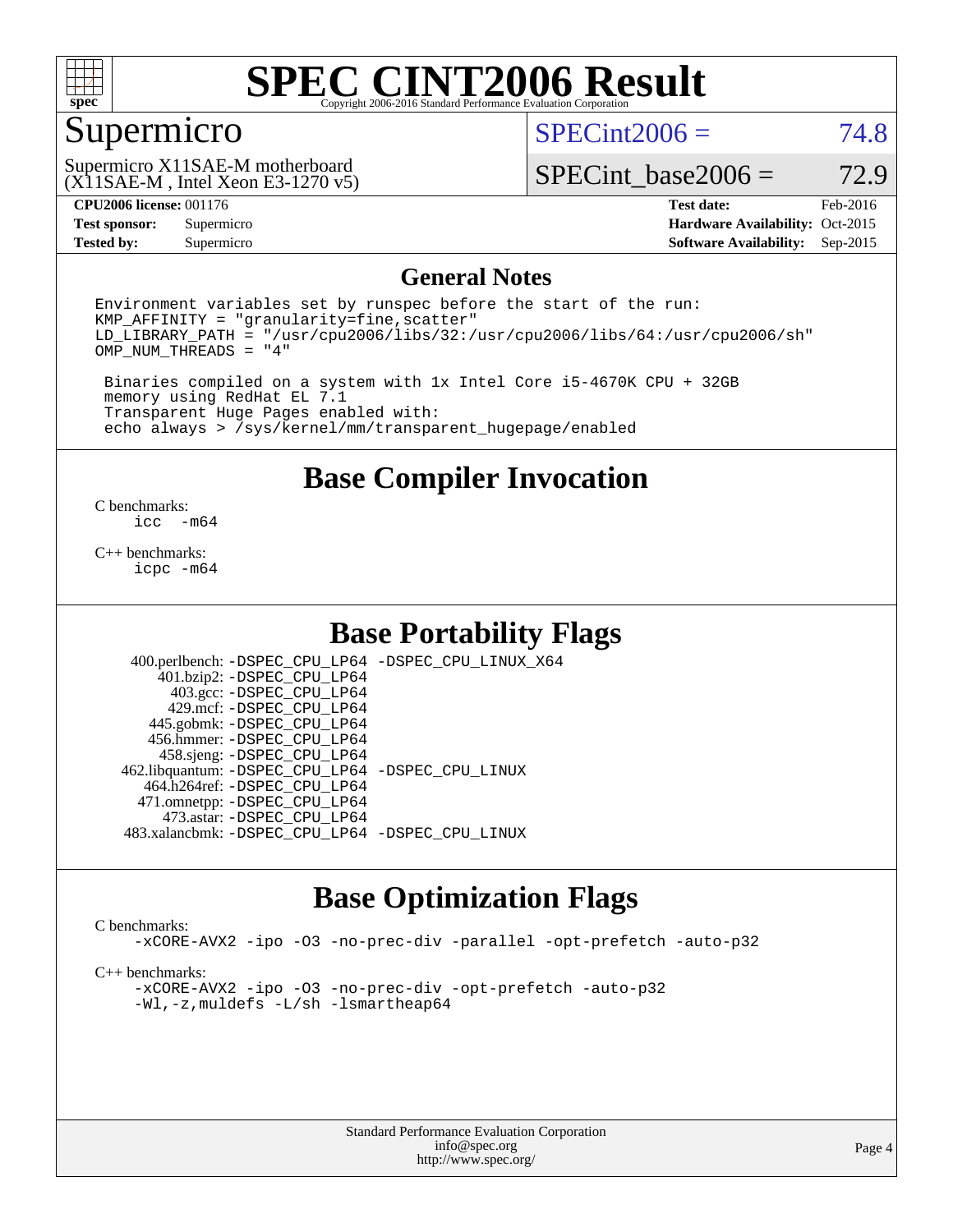

### Supermicro

 $SPECint2006 = 74.8$  $SPECint2006 = 74.8$ 

(X11SAE-M , Intel Xeon E3-1270 v5) Supermicro X11SAE-M motherboard

SPECint base2006 =  $72.9$ 

**[CPU2006 license:](http://www.spec.org/auto/cpu2006/Docs/result-fields.html#CPU2006license)** 001176 **[Test date:](http://www.spec.org/auto/cpu2006/Docs/result-fields.html#Testdate)** Feb-2016 **[Test sponsor:](http://www.spec.org/auto/cpu2006/Docs/result-fields.html#Testsponsor)** Supermicro Supermicro **[Hardware Availability:](http://www.spec.org/auto/cpu2006/Docs/result-fields.html#HardwareAvailability)** Oct-2015 **[Tested by:](http://www.spec.org/auto/cpu2006/Docs/result-fields.html#Testedby)** Supermicro **Supermicro [Software Availability:](http://www.spec.org/auto/cpu2006/Docs/result-fields.html#SoftwareAvailability)** Sep-2015

### **[Base Other Flags](http://www.spec.org/auto/cpu2006/Docs/result-fields.html#BaseOtherFlags)**

[C benchmarks](http://www.spec.org/auto/cpu2006/Docs/result-fields.html#Cbenchmarks):

403.gcc: [-Dalloca=\\_alloca](http://www.spec.org/cpu2006/results/res2016q1/cpu2006-20160206-38983.flags.html#b403.gcc_baseEXTRA_CFLAGS_Dalloca_be3056838c12de2578596ca5467af7f3)

## **[Peak Compiler Invocation](http://www.spec.org/auto/cpu2006/Docs/result-fields.html#PeakCompilerInvocation)**

[C benchmarks \(except as noted below\)](http://www.spec.org/auto/cpu2006/Docs/result-fields.html#Cbenchmarksexceptasnotedbelow):

[icc -m64](http://www.spec.org/cpu2006/results/res2016q1/cpu2006-20160206-38983.flags.html#user_CCpeak_intel_icc_64bit_f346026e86af2a669e726fe758c88044)

400.perlbench: [icc -m32 -L/opt/intel/compilers\\_and\\_libraries\\_2016/linux/compiler/lib/ia32\\_lin](http://www.spec.org/cpu2006/results/res2016q1/cpu2006-20160206-38983.flags.html#user_peakCCLD400_perlbench_intel_icc_e10256ba5924b668798078a321b0cb3f)

445.gobmk: [icc -m32 -L/opt/intel/compilers\\_and\\_libraries\\_2016/linux/compiler/lib/ia32\\_lin](http://www.spec.org/cpu2006/results/res2016q1/cpu2006-20160206-38983.flags.html#user_peakCCLD445_gobmk_intel_icc_e10256ba5924b668798078a321b0cb3f)

[C++ benchmarks \(except as noted below\):](http://www.spec.org/auto/cpu2006/Docs/result-fields.html#CXXbenchmarksexceptasnotedbelow)

[icpc -m32 -L/opt/intel/compilers\\_and\\_libraries\\_2016/linux/compiler/lib/ia32\\_lin](http://www.spec.org/cpu2006/results/res2016q1/cpu2006-20160206-38983.flags.html#user_CXXpeak_intel_icpc_b4f50a394bdb4597aa5879c16bc3f5c5)

473.astar: [icpc -m64](http://www.spec.org/cpu2006/results/res2016q1/cpu2006-20160206-38983.flags.html#user_peakCXXLD473_astar_intel_icpc_64bit_fc66a5337ce925472a5c54ad6a0de310)

### **[Peak Portability Flags](http://www.spec.org/auto/cpu2006/Docs/result-fields.html#PeakPortabilityFlags)**

 400.perlbench: [-D\\_FILE\\_OFFSET\\_BITS=64](http://www.spec.org/cpu2006/results/res2016q1/cpu2006-20160206-38983.flags.html#user_peakPORTABILITY400_perlbench_file_offset_bits_64_438cf9856305ebd76870a2c6dc2689ab) [-DSPEC\\_CPU\\_LINUX\\_IA32](http://www.spec.org/cpu2006/results/res2016q1/cpu2006-20160206-38983.flags.html#b400.perlbench_peakCPORTABILITY_DSPEC_CPU_LINUX_IA32) 401.bzip2: [-DSPEC\\_CPU\\_LP64](http://www.spec.org/cpu2006/results/res2016q1/cpu2006-20160206-38983.flags.html#suite_peakPORTABILITY401_bzip2_DSPEC_CPU_LP64) 403.gcc: [-DSPEC\\_CPU\\_LP64](http://www.spec.org/cpu2006/results/res2016q1/cpu2006-20160206-38983.flags.html#suite_peakPORTABILITY403_gcc_DSPEC_CPU_LP64) 429.mcf: [-DSPEC\\_CPU\\_LP64](http://www.spec.org/cpu2006/results/res2016q1/cpu2006-20160206-38983.flags.html#suite_peakPORTABILITY429_mcf_DSPEC_CPU_LP64) 445.gobmk: [-D\\_FILE\\_OFFSET\\_BITS=64](http://www.spec.org/cpu2006/results/res2016q1/cpu2006-20160206-38983.flags.html#user_peakPORTABILITY445_gobmk_file_offset_bits_64_438cf9856305ebd76870a2c6dc2689ab) 456.hmmer: [-DSPEC\\_CPU\\_LP64](http://www.spec.org/cpu2006/results/res2016q1/cpu2006-20160206-38983.flags.html#suite_peakPORTABILITY456_hmmer_DSPEC_CPU_LP64) 458.sjeng: [-DSPEC\\_CPU\\_LP64](http://www.spec.org/cpu2006/results/res2016q1/cpu2006-20160206-38983.flags.html#suite_peakPORTABILITY458_sjeng_DSPEC_CPU_LP64) 462.libquantum: [-DSPEC\\_CPU\\_LP64](http://www.spec.org/cpu2006/results/res2016q1/cpu2006-20160206-38983.flags.html#suite_peakPORTABILITY462_libquantum_DSPEC_CPU_LP64) [-DSPEC\\_CPU\\_LINUX](http://www.spec.org/cpu2006/results/res2016q1/cpu2006-20160206-38983.flags.html#b462.libquantum_peakCPORTABILITY_DSPEC_CPU_LINUX) 464.h264ref: [-DSPEC\\_CPU\\_LP64](http://www.spec.org/cpu2006/results/res2016q1/cpu2006-20160206-38983.flags.html#suite_peakPORTABILITY464_h264ref_DSPEC_CPU_LP64) 471.omnetpp: [-D\\_FILE\\_OFFSET\\_BITS=64](http://www.spec.org/cpu2006/results/res2016q1/cpu2006-20160206-38983.flags.html#user_peakPORTABILITY471_omnetpp_file_offset_bits_64_438cf9856305ebd76870a2c6dc2689ab) 473.astar: [-DSPEC\\_CPU\\_LP64](http://www.spec.org/cpu2006/results/res2016q1/cpu2006-20160206-38983.flags.html#suite_peakPORTABILITY473_astar_DSPEC_CPU_LP64) 483.xalancbmk: [-D\\_FILE\\_OFFSET\\_BITS=64](http://www.spec.org/cpu2006/results/res2016q1/cpu2006-20160206-38983.flags.html#user_peakPORTABILITY483_xalancbmk_file_offset_bits_64_438cf9856305ebd76870a2c6dc2689ab) [-DSPEC\\_CPU\\_LINUX](http://www.spec.org/cpu2006/results/res2016q1/cpu2006-20160206-38983.flags.html#b483.xalancbmk_peakCXXPORTABILITY_DSPEC_CPU_LINUX)

### **[Peak Optimization Flags](http://www.spec.org/auto/cpu2006/Docs/result-fields.html#PeakOptimizationFlags)**

[C benchmarks](http://www.spec.org/auto/cpu2006/Docs/result-fields.html#Cbenchmarks):

 400.perlbench: [-xCORE-AVX2](http://www.spec.org/cpu2006/results/res2016q1/cpu2006-20160206-38983.flags.html#user_peakPASS2_CFLAGSPASS2_LDCFLAGS400_perlbench_f-xAVX2_5f5fc0cbe2c9f62c816d3e45806c70d7)(pass 2) [-prof-gen:threadsafe](http://www.spec.org/cpu2006/results/res2016q1/cpu2006-20160206-38983.flags.html#user_peakPASS1_CFLAGSPASS1_LDCFLAGS400_perlbench_prof_gen_21a26eb79f378b550acd7bec9fe4467a)(pass 1)  $-i\text{po}(pass 2) -\tilde{O}3(pass 2)$  [-no-prec-div](http://www.spec.org/cpu2006/results/res2016q1/cpu2006-20160206-38983.flags.html#user_peakPASS2_CFLAGSPASS2_LDCFLAGS400_perlbench_f-no-prec-div)(pass 2) [-par-num-threads=1](http://www.spec.org/cpu2006/results/res2016q1/cpu2006-20160206-38983.flags.html#user_peakPASS1_CFLAGSPASS1_LDCFLAGS400_perlbench_par_num_threads_786a6ff141b4e9e90432e998842df6c2)(pass 1) [-prof-use](http://www.spec.org/cpu2006/results/res2016q1/cpu2006-20160206-38983.flags.html#user_peakPASS2_CFLAGSPASS2_LDCFLAGS400_perlbench_prof_use_bccf7792157ff70d64e32fe3e1250b55)(pass 2) [-opt-prefetch](http://www.spec.org/cpu2006/results/res2016q1/cpu2006-20160206-38983.flags.html#user_peakCOPTIMIZE400_perlbench_f-opt-prefetch) [-ansi-alias](http://www.spec.org/cpu2006/results/res2016q1/cpu2006-20160206-38983.flags.html#user_peakCOPTIMIZE400_perlbench_f-ansi-alias)

 401.bzip2: [-xCORE-AVX2](http://www.spec.org/cpu2006/results/res2016q1/cpu2006-20160206-38983.flags.html#user_peakPASS2_CFLAGSPASS2_LDCFLAGS401_bzip2_f-xAVX2_5f5fc0cbe2c9f62c816d3e45806c70d7)(pass 2) [-prof-gen:threadsafe](http://www.spec.org/cpu2006/results/res2016q1/cpu2006-20160206-38983.flags.html#user_peakPASS1_CFLAGSPASS1_LDCFLAGS401_bzip2_prof_gen_21a26eb79f378b550acd7bec9fe4467a)(pass 1)  $-i\text{po}(pass 2) -\overline{O}3(pass 2)$  [-no-prec-div](http://www.spec.org/cpu2006/results/res2016q1/cpu2006-20160206-38983.flags.html#user_peakCOPTIMIZEPASS2_CFLAGSPASS2_LDCFLAGS401_bzip2_f-no-prec-div) [-par-num-threads=1](http://www.spec.org/cpu2006/results/res2016q1/cpu2006-20160206-38983.flags.html#user_peakPASS1_CFLAGSPASS1_LDCFLAGS401_bzip2_par_num_threads_786a6ff141b4e9e90432e998842df6c2)(pass 1) [-prof-use](http://www.spec.org/cpu2006/results/res2016q1/cpu2006-20160206-38983.flags.html#user_peakPASS2_CFLAGSPASS2_LDCFLAGS401_bzip2_prof_use_bccf7792157ff70d64e32fe3e1250b55)(pass 2) [-auto-ilp32](http://www.spec.org/cpu2006/results/res2016q1/cpu2006-20160206-38983.flags.html#user_peakCOPTIMIZE401_bzip2_f-auto-ilp32)

Continued on next page

Standard Performance Evaluation Corporation [info@spec.org](mailto:info@spec.org) <http://www.spec.org/>

Page 5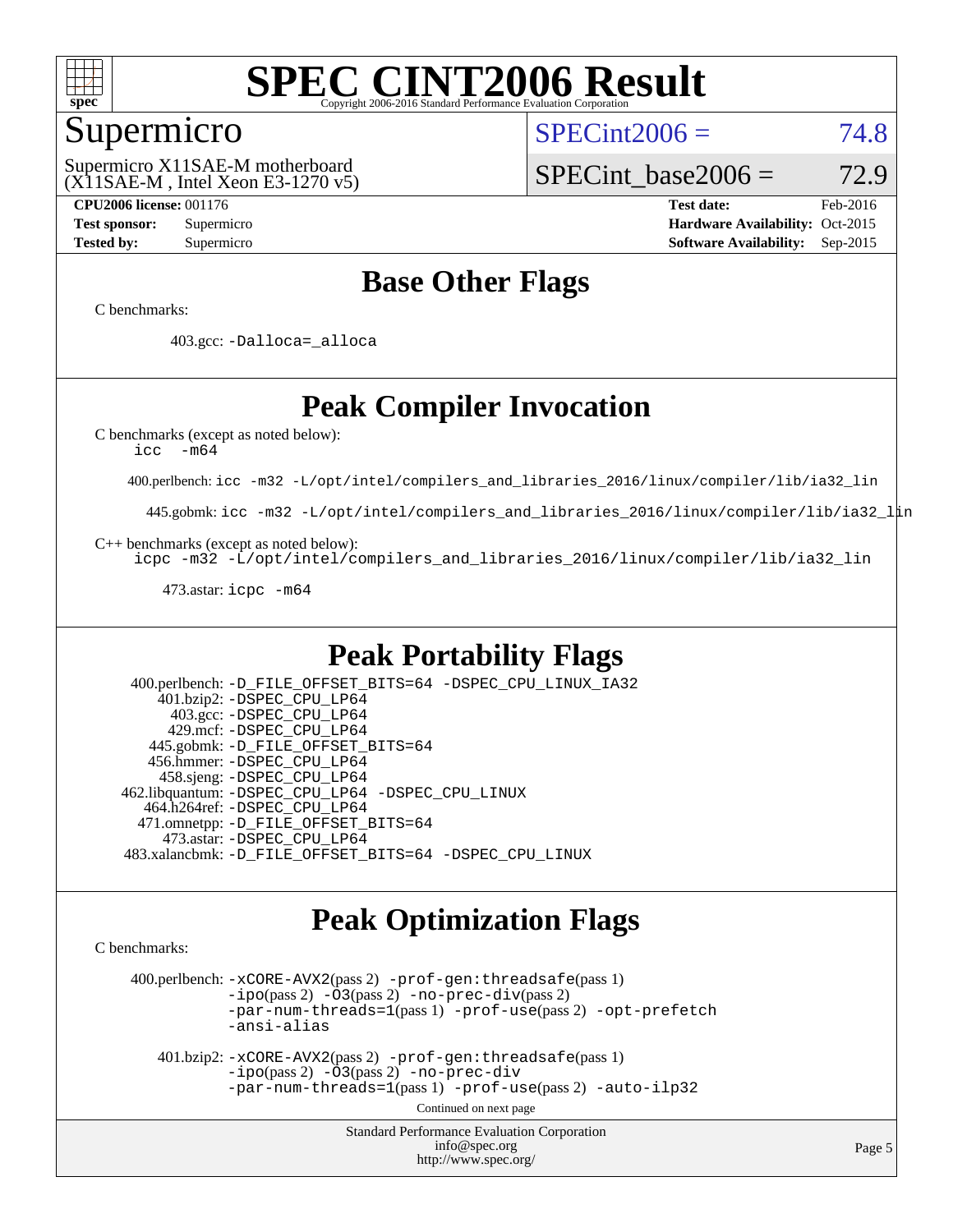

Supermicro

 $SPECint2006 = 74.8$  $SPECint2006 = 74.8$ 

(X11SAE-M , Intel Xeon E3-1270 v5) Supermicro X11SAE-M motherboard

SPECint base2006 =  $72.9$ 

**[CPU2006 license:](http://www.spec.org/auto/cpu2006/Docs/result-fields.html#CPU2006license)** 001176 **[Test date:](http://www.spec.org/auto/cpu2006/Docs/result-fields.html#Testdate)** Feb-2016

| Test sponsor:<br><b>Tested by:</b> | Supermicro |
|------------------------------------|------------|
|                                    | Supermicro |

**[Hardware Availability:](http://www.spec.org/auto/cpu2006/Docs/result-fields.html#HardwareAvailability)** Oct-2015 **[Software Availability:](http://www.spec.org/auto/cpu2006/Docs/result-fields.html#SoftwareAvailability)** Sep-2015

## **[Peak Optimization Flags \(Continued\)](http://www.spec.org/auto/cpu2006/Docs/result-fields.html#PeakOptimizationFlags)**

```
 401.bzip2 (continued):
                -opt-prefetch -ansi-alias
          403.gcc: -xCORE-AVX2 -ipo -O3 -no-prec-div -inline-calloc
                -opt-malloc-options=3 -auto-ilp32
         429.mcf: -xCORE-AVX2 -ipo -O3 -no-prec-div -parallel
                -opt-prefetch -auto-p32
       445.gobmk: -xCORE-AVX2(pass 2) -prof-gen:threadsafe(pass 1)
                -prof-use(pass 2) -par-num-threads=1(pass 1) -ansi-alias
       456.hmmer: basepeak = yes
        458.sjeng: -xCORE-AVX2(pass 2) -prof-gen:threadsafe(pass 1)
                -i\text{po}(pass 2) -\tilde{O}3(pass 2)-no-prec-div(pass 2)
                -par-num-threads=1(pass 1) -prof-use(pass 2) -unroll4
   462.libquantum: basepeak = yes
     464.h264ref: basepeak = yes
C++ benchmarks: 
      471.omnetpp: -xCORE-AVX2(pass 2) -prof-gen:threadsafe(pass 1)
                -i\text{po}(pass 2) -\overline{O}3(pass 2) -no-\overline{prec}\-div(pass 2)-par-num-threads=1(pass 1) -prof-use(pass 2)
                -opt-ra-region-strategy=block -ansi-alias
                -Wl,-z,muldefs -L/sh -lsmartheap
         473.astar: -xCORE-AVX2 -ipo -O3 -no-prec-div -opt-prefetch
                -auto-p32 -Wl,-z,muldefs -L/sh -lsmartheap64
    483.xalancbmk: -xCORE-AVX2 -ipo -O3 -no-prec-div -opt-prefetch
                -ansi-alias -Wl,-z,muldefs -L/sh -lsmartheap
```
### **[Peak Other Flags](http://www.spec.org/auto/cpu2006/Docs/result-fields.html#PeakOtherFlags)**

[C benchmarks](http://www.spec.org/auto/cpu2006/Docs/result-fields.html#Cbenchmarks):

403.gcc: [-Dalloca=\\_alloca](http://www.spec.org/cpu2006/results/res2016q1/cpu2006-20160206-38983.flags.html#b403.gcc_peakEXTRA_CFLAGS_Dalloca_be3056838c12de2578596ca5467af7f3)

```
The flags files that were used to format this result can be browsed at
http://www.spec.org/cpu2006/flags/Intel-ic16.0-official-linux64.html
http://www.spec.org/cpu2006/flags/Supermicro-Platform-Settings-V1.2-revH.html
```
Standard Performance Evaluation Corporation [info@spec.org](mailto:info@spec.org) <http://www.spec.org/>